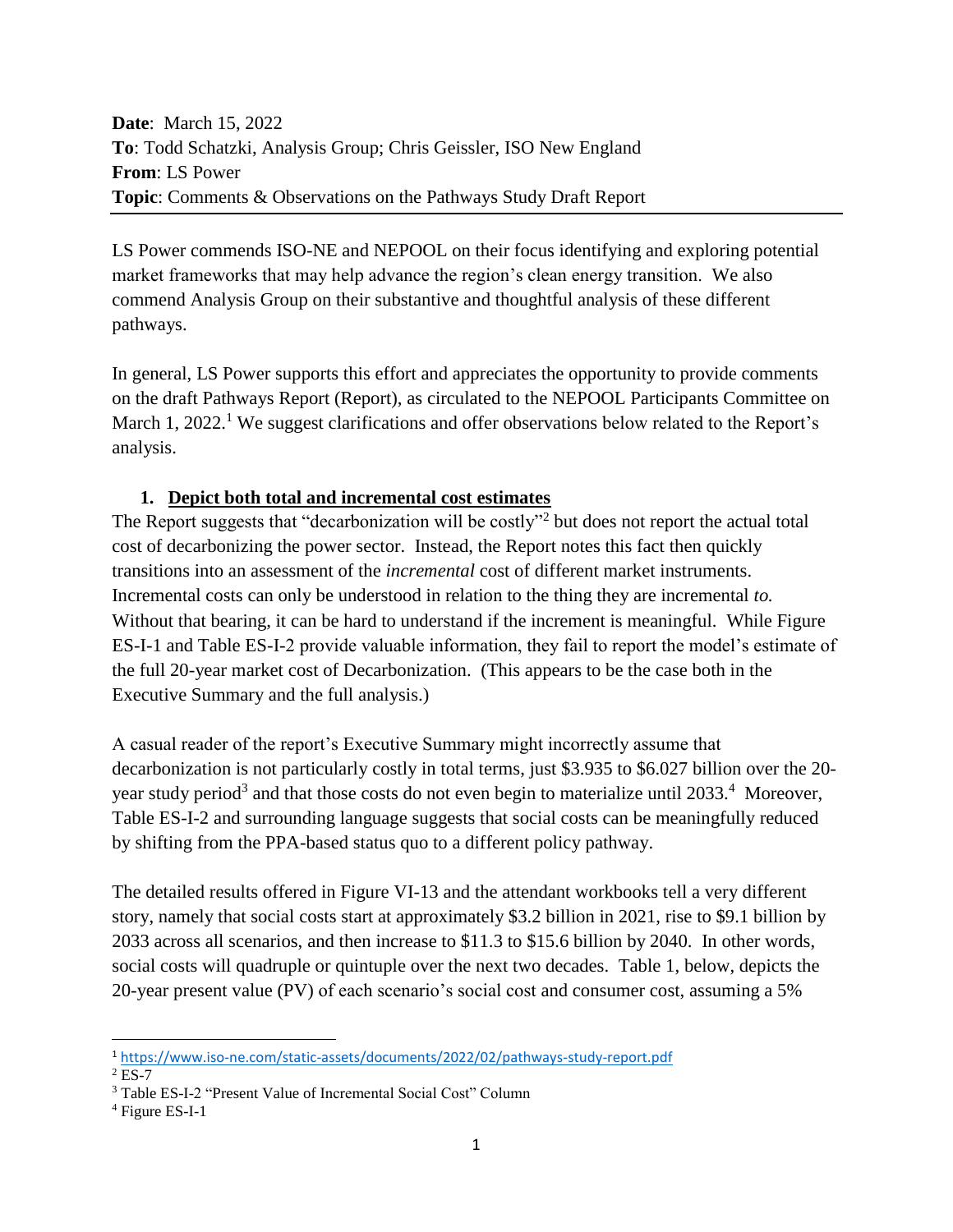discount rate. Table 1 makes it clear that the social cost of decarbonization, now through 2040, is more than \$90 billion dollars and that consumer costs are somewhere north of \$130 billion. Decarbonization will be costly, indeed.

|                           | 20 Year PV (\$ Billions) |                      |
|---------------------------|--------------------------|----------------------|
| <b>Scenario</b>           | <b>Social Cost</b>       | <b>Consumer Cost</b> |
| <b>Status Quo</b>         | \$95.42                  | \$134.76             |
| <b>FCEM</b>               | \$93.69                  | \$134.67             |
| <b>NCP</b>                | \$93.32                  | \$131.94             |
| <b>Hybrid</b>             | \$93.51                  | \$129.51             |
| <b>Alternative Hybrid</b> | \$93.49                  | \$131.64             |
| <b>Reference</b>          | \$89.39                  | \$116.07             |

*Table 1: 20-Year Present Value of Social Cost and Consumer Cost, by Scenario* 

### **We recommend that Analysis Group include these total costs** *somewhere* **in its report.**

Adding these estimates to the Executive Summary, would bolster the reports claim that "decarbonization will be costly" and provide a valuable supplement to the existing data depicting incremental costs. At minimum, we recommend that the report should include the total social cost of the reference case – \$89 billion – in or around the end of page ES-7. For example, the sentence "Our quantitative analysis indicates that decarbonization will be costly…" sentence could be amended to read (changes in bold): "Our quantitative analysis indicates that decarbonization will be *more than 90 billion in social costs over 20 years* requiring the development of large amounts of higher-capital cost resources."<sup>5</sup>

**More generally, we recommend that the Report** *both* **the total cost** *and* **the incremental cost of decarbonization throughout.** In general, clarity is improved when these values are presented side by side.

## **Finally, we recommend replacing Figure ES-I-1 with Figure VI-13 in the Executive**

**Summary** because the latter figure would provide a more fulsome depiction about the *total* cost trajectory while still making clear that (a) cost separation begins in the 2033 time-frame and (b) that the market instruments are meaningfully lower than the "status quo".

## **2. Use of the "reference" case as a baseline**

In various points in this Report, Analysis Group relies on a "reference" case (e.g. ES-7). This reference case appears to rely on the assumption that society will elect to *electrify* their energy consumption but that society will not (fully) *decarbonize* the power sector. While it can be useful to depict incremental costs, or cost savings, of one scenario to another – it is critical to measure against the right yardstick. In this case, the "reference" case appears to be no reference

 $\overline{\phantom{a}}$ <sup>5</sup> Report at ES-7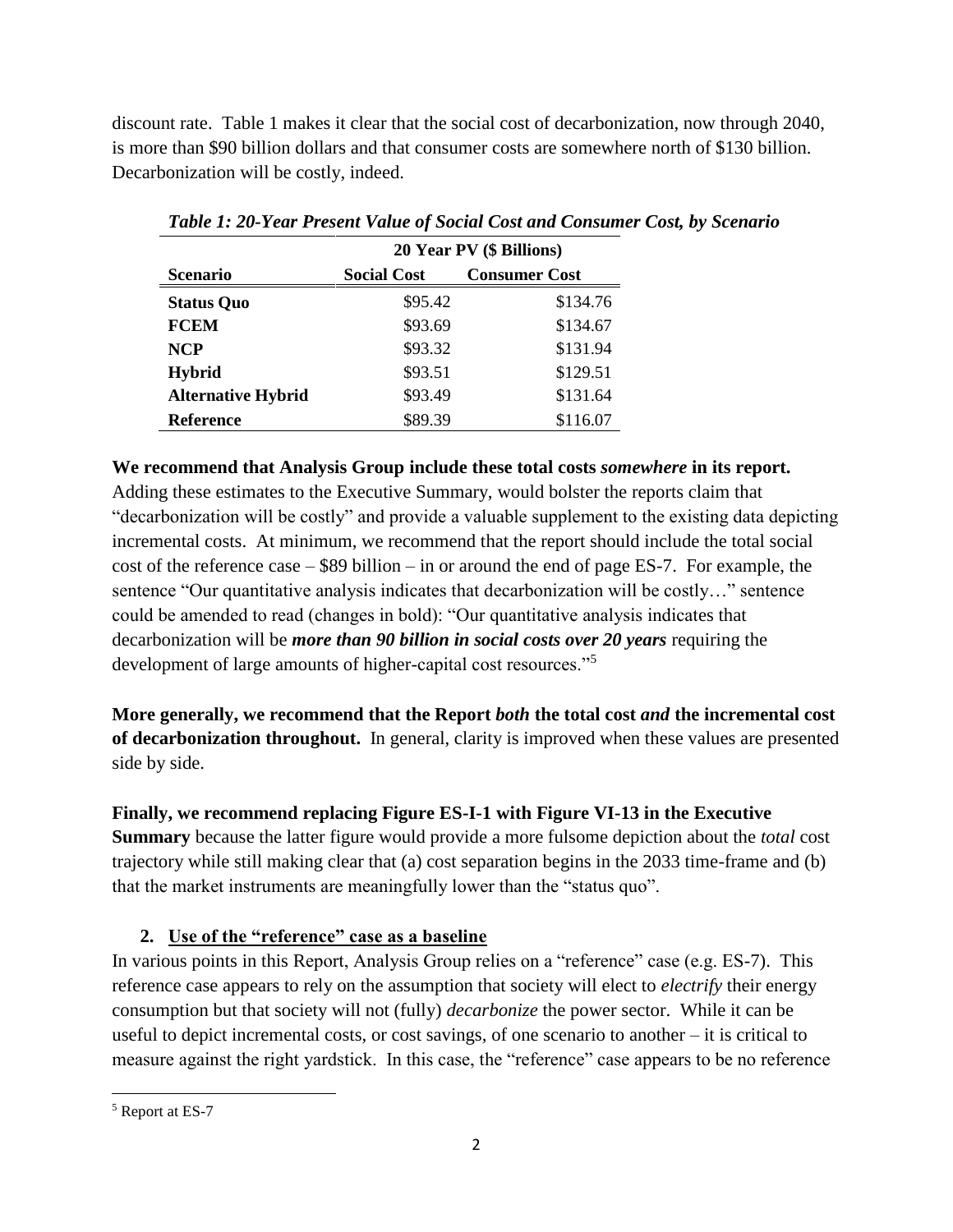at all, because there is no evidence that society would elect to electrify without decarbonizing the power sector.<sup>6</sup> The reference is an interesting counterfactual, but not the right benchmark against which to compare different policy choices.

We recommend that the "status quo" or "alternative status quo" cases be relied on for all **tables/charts that depict the incremental cost/benefit of a market construct.** In our view, this is a better benchmark than the reference because it controls for both load growth *and* carbon emissions, so the change in social or consumer costs is *solely* a function of the alternative market instrument rather than a combination of the market instrument *and* more stringent decarbonization requirements.

**Additionally, we recommend that Analysis Group rely on a single point of reference when comparing different decarbonization pathways.** Taking Table ESI-I-2 as an example, Analysis Group computes its percent changes in two steps:

- 1) Calculate the incremental cost of each policy approach by subtracting it from the "reference" case costs.
- 2) Calculate the percent difference between a policy approach's *incremental cost* and the "status quo" case's *incremental* cost.

Between Step 1 and Step 2 there is a change in baseline, from the reference case to the status quo case, which is both confusing and unnecessary. In our view, it would be preferable to rely on a single reference point when generating tables such as Table ES-I-2 and we recommend that the "status quo" case provide that reference. Analysis Group could, for example, compare 20-year cost savings of the market constructs to the status quo case without needing to calculate the deviations from the reference case first. For example,

- Using the "status quo" scenario data from Table 1, above, it appears that each policy pathway has social costs which are approximately 2% lower than the "status quo" over the full 20 year timeframe.
- Alternatively, using the "reference" scenario data from Table 1, above, it appears that each market pathway has social costs which are approximately 4-5% higher than the "reference" over the full 20 year timeframe and that the "status quo" is about 7% more expensive than the reference.

 $\overline{\phantom{a}}$ 

<sup>&</sup>lt;sup>6</sup> The Analysis Group Report relies on a load profile developed by Evolved Energy Research for the Massachusetts Decarbonization Roadmap sub-report: *Energy Pathways to Deep Decarbonization* (*see* Report at 120).That load profile, in turn, assumes that New England will both electrification and decarbonization (*see* Massachusetts Decarbonization Roadmap report, pages 1-9 available a[t https://www.mass.gov/doc/energy-pathways-for-deep](https://www.mass.gov/doc/energy-pathways-for-deep-decarbonization-report/download)[decarbonization-report/download\)](https://www.mass.gov/doc/energy-pathways-for-deep-decarbonization-report/download). Figure ES-2 from the Massachusetts Decarbonization Roadmap shows that if society does not elect to decarbonize the power sector, that loads will not meaningfully increase from today's levels.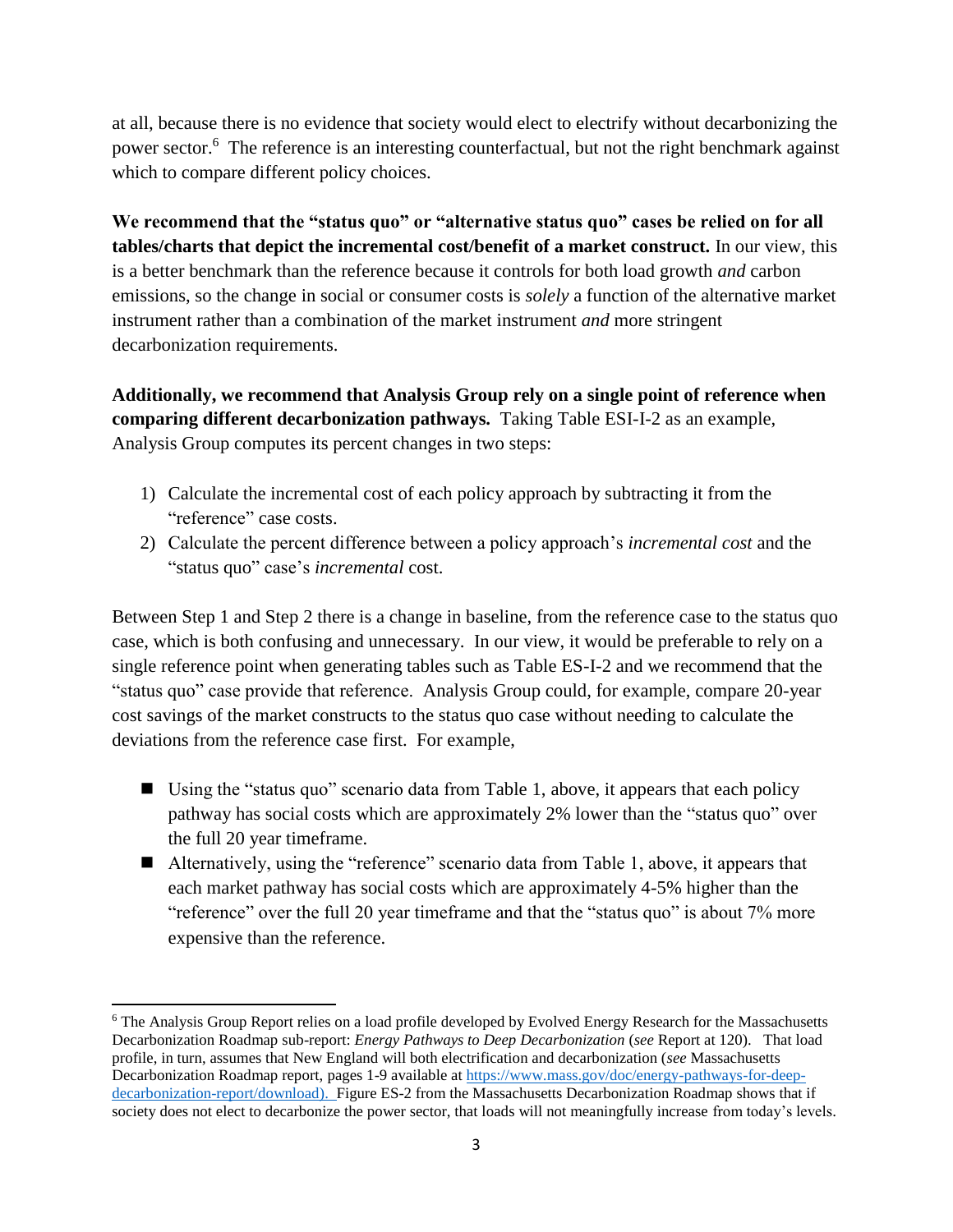The Report's change in baseline, mid-analysis, allows for certain claims which might be technically true but are broadly confusing or misleading. For example, the report notes that: "By 2040, the incremental social costs in the Status Quo are 40% higher compared to Net Carbon Pricing." A lay reader would be excused if they read that statement as suggesting that status quo is significantly more expensive than NCP when, in reality, these two scenarios have costs of \$90.87 and \$88.88 billion respectively over the 20 year study period.<sup>7</sup>

The key observation here is that these scenarios are all more similar than different when it comes to quantitative outcomes. The significant savings depicted in Table ES-I-2 is mostly a numerical artifact of the changing baseline rather than a deeper observation about subtleties in how the different scenarios build and operate their resources.

The same observations we make about social costs apply to customer payments and related tables throughout the report.<sup>8</sup>

### **3. Policy Lock-in**

We recognize that Analysis Group views this report as a *mechanism* study, however, one important implication for the ISO-NE Markets is that cost/pricing outcome divergence only starts in earnest around 2033 – some 12 years from today.

**We recommend that the Executive Summary explain** *why* **there is a 12-year lull before the different market mechanisms "kick in"** – namely procurement of OSW and other contracted renewables exceeding decarbonization targets or load growth. It would be helpful to clarify, perhaps around Figure ES-I-4, that early year carbon pricing or the FCEM are not strictly "free" so much as over-subscribed or "priced in" due to the existing PPAs. During the March 1 presentation, Analysis Group offered some helpful discussion about the causes of this "lull" which could help enhance the Report's discussion about the timing of non-zero carbon and CEC prices. This sort of discussion could be added at various points including Report pages ES-8, ES-11, or ES-13.

#### **4. Battery Churning**

One of the most interesting and unexpected results of the Pathways analysis relates to battery churning.<sup>9</sup> Analysis Group notes that in scenarios where there are a significant number of hours with negative LMPs that a battery can "churn" by arbitraging its own *in*efficiency. This churning can increase storage revenues and increase production of clean energy which would be

 $\overline{\phantom{a}}$ 

<sup>7</sup> *Infra* Table 1.

<sup>8</sup> E.g., ES-I-2, p88-9, 96-7, 114-6, 118, &c.

 $9$  Report at 70-75.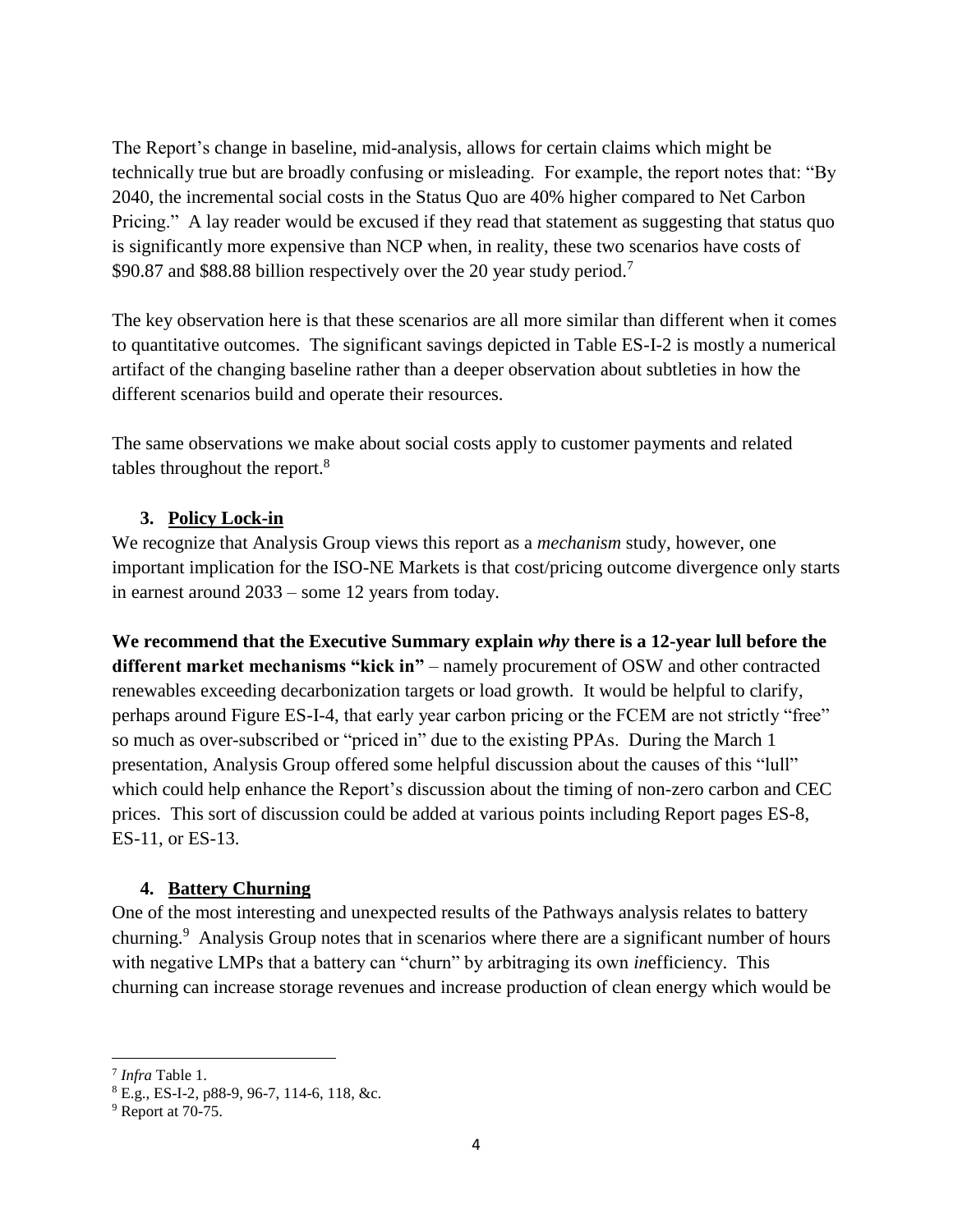otherwise curtailed. It is also inefficient and socially worthless.<sup>10</sup> Table ES-I-1 highlights churning four times as a possible consideration when assessing different policy outcomes.

**We recommend that Analysis Group add some additional discussion that churning is not a**  *necessary* **outcome of any of these scenarios but instead an outcome of this particular model's assumptions and structure, and that churning could be reduced or eliminated through the thoughtful design of clean energy standards for the FCEM or through tariff rules.** The suggestions, below, should not be construed as specific policy proposals by LS Power. Instead they highlight the ability of states or the ISO to limit the ability of churning to adversely affect the power system if it becomes an issue worth solving.

As modeled in the Report, churning can increase battery revenues without any discernable societal benefit. But, churning could be reduced if PPAs for contracted resources or CEC obligations were structured in ways that further devalued energy production during periods of overgeneration.<sup>11</sup> More drastically, churning could be eliminated if the ISO-NE tariff stipulated that batteries could not *discharge* when LMPs are negative Of course, tariff rules of this sort could have other adverse consequences.

On top of providing direct revenues to energy storage, churning can also increase the number of clean energy credits produced by renewable resources, by making use of otherwise curtailed clean energy.<sup>12</sup> The report notes that, from a policy standing, these churning-induced CECs "provide no environmental benefit, as they do not displace any fossil generation and thus do not reduce emissions, but generating these CEC increase social costs through increased battery degradation and potentially increased battery storage investment."<sup>13</sup>

We observe that churning induced CECs may be the result of how, specifically, the clean energy credit requirement target is formulated. Different CEC target formulations can reduce or altogether eliminate the value of churning-induced CECs and better align societal welfare with battery operation. Consider three different definitions of a clean energy standard / FCEM requirement:

# **Option 1: CEC requirement equals fraction of total MWh consumed, i.e.:**  *Target Requirement (%) = (Clean Energy / Total MWh consumed)*

Under this CEC requirement formulation, optimization models may have batteries "cheat" the constraint by having batteries aggressively cycle because this increases the amount of electricity produced by renewables by reducing curtailment. In a system without storage, the quantity of clean energy is what it is, but if there is significant

 $\overline{a}$ 

<sup>&</sup>lt;sup>10</sup> Report at 72.

 $<sup>11</sup>$  Report at 45-47 discusses how some PPA mechanics encourage negative offers in the energy market.</sup>

<sup>&</sup>lt;sup>12</sup> Report at 71-72.

<sup>&</sup>lt;sup>13</sup> Report at 72.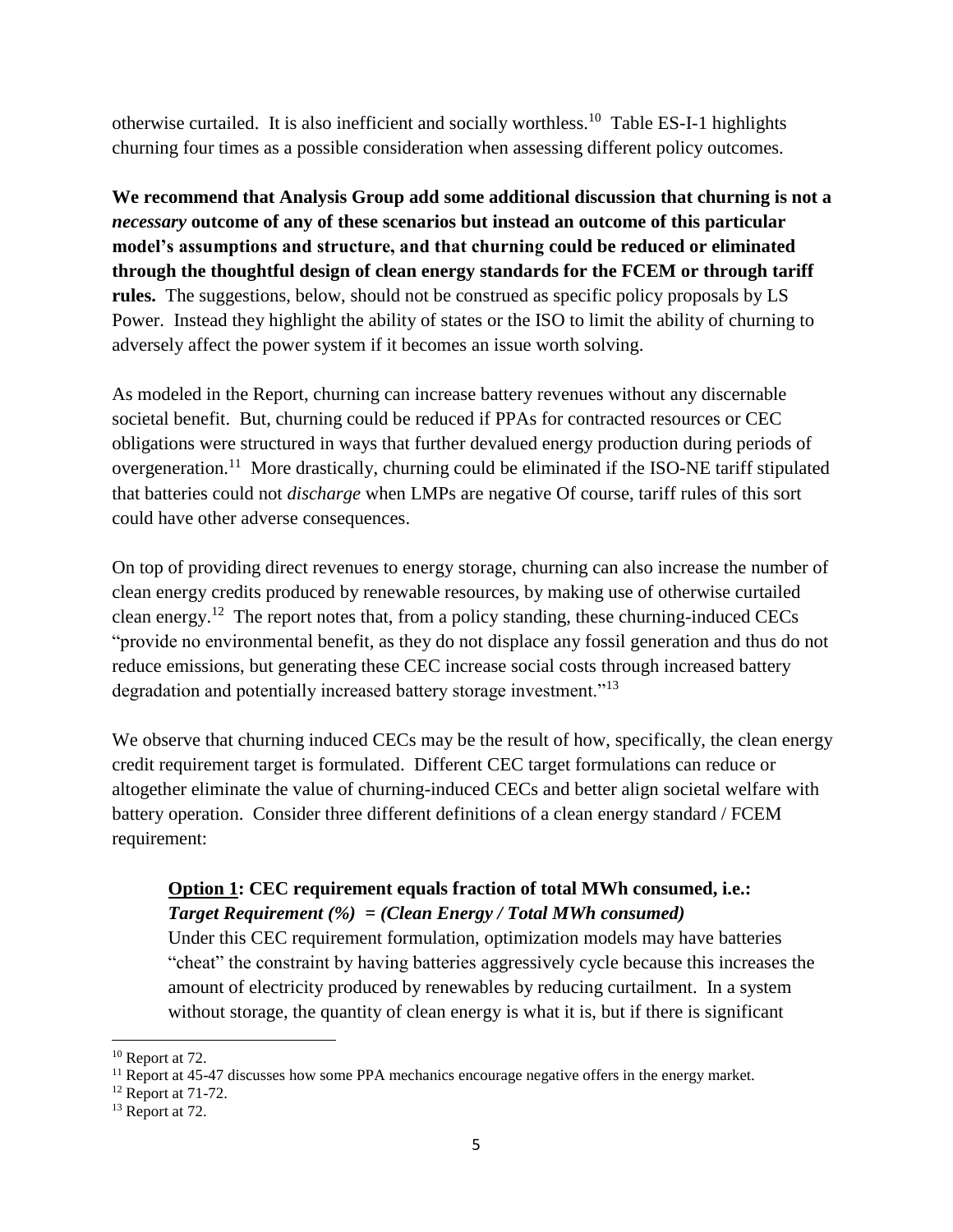renewables curtailment *and* storage, then churning increases the amount of clean energy in the numerator of the requirement and total MWh consumed in the denominator. So, as the churning load increases towards infinity, the CEC compliance share approaches 100%.

# **Option 2: CEC requirement proportional to fraction of "useful" base loads, i.e.**  *Target Requirement (%) = Clean Energy / (Total Load - Churning Load) -- or – Target Requirement (%) = Clean Energy / ("Useful End-use Load")*

Here, the CEC requirement accounts for churning load when setting the overall target. Under this standard, churning-induced CECs are not allowed to "inflate" the denominator, but churning *still* has the effect of reducing curtailment and increasing the numerator, making the standard easier to meet.

# **Option 3: Account for churning in numerator and denominator; i.e.,**  *Target Requirement (%) = (Clean Energy + Churning) / (Total Load).*

Here, churning does not affect the target because as the amount of churning increases, the standard itself becomes more difficult to meet. Implicitly this assumes that churning only occurs in conjunction with clean generation (not, for example, thermal with intertemporal constraints).

The key observation here is that while each of these clean energy credit requirements has the same *nominal* goal, they have different effects on overall system buildout *and* the economic value of churning.

This is not to say that the Analysis Group model does not make sense or is incorrect in some way, but instead to point out that policymakers are not helpless in the face of churning. They can formulate different clean energy standard or FCEM requirements – and make tariff changes – that better align their goals with the markets. To that end, we recommend that Analysis Group consider adding a short paragraph or footnote in the churning section, to this effect.

**For sake of completeness, we also suggest that Analysis Group include its specific formulation of the CEC demand requirement**. This could be integrated as a footnote on page 15 or page 32 of the report.

## **5. Miscellaneous Clarifications and Suggestions**

■ On page ES-7, it would be helpful to specify that the Reference Case relies on the same load profile as each of the carbon-compliant pathways.